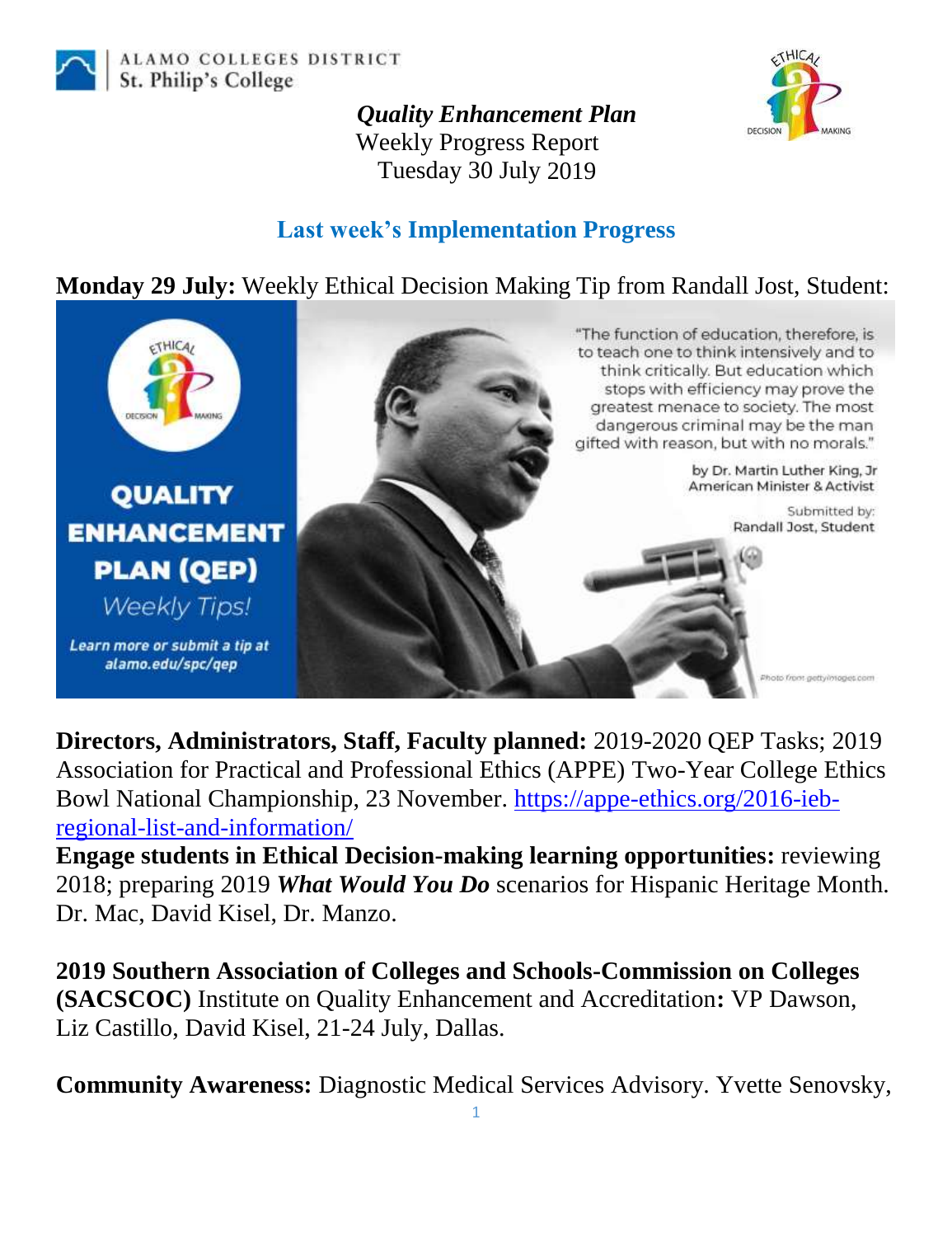Medicinae Doctor, Registered Diagnostic Medical Sonographer, Perkins Funds Resources; Ms. Raquel Farias, Department chair, Perkins Funds Resources. Full time faculty: Debbie Ortiz and Eric Gonzalez, Clinical Coordinators; Blanca Cuellar, Quality Coordinator. Adjuncts: Heather Wright, Virginia Narvaez, Fehmida Khanum, Erika Haskins, Jeanette Seanz, Barbara Travis; Student representatives: 2019 graduate Jessica Zoll, Baghdiya Feriyal; Ms. Galvan, Career and Technical Education College representative; 12 advisory board members in total. David Kisel, Dr. Manzo. Thursday 25 July, 11-1, CHP 112.

### **Ethics Bowl: Ongoing and High Priority Action Items**

**Ongoing Media Relations:** Media articles; Ethics Bowl Volunteer and Student recruitment; additional pre-event publicity suggestions. Adrian Jackson, Johnny Rodriguez, David Kisel, Liz Castillo, Dr. Manzo.

**2009 Ethics Bowl Regional excerpt:** Ethics Bowl as a thoughtful conversation, generous, charitable; Values, Ethical Issues, Perspectives. Clemson University versus the University of Miami. (3:58 to 5:30). **Stakeholders (Whitworth strategy); Consequences; duties, responsibilities, civil disobedience. Future case studies: sustainability.** [https://www.youtube.com/watch?v=Uhm5I44uf7U](https://mail.alamo.edu/owa/redir.aspx?C=bdWcuBl2orsA37TtqZ1cDKp4sZHtMgFf-hoOQJwO8YjzdOxwXRDXCA..&URL=https%3a%2f%2fwww.youtube.com%2fwatch%3fv%3dUhm5I44uf7U)

**Ethics Bowl workshop review:** Hosting an Ethics Bowl; Training Judges and Moderators; Scoring; Rules; Anonymous judging; Mock Ethics Bowl Competition; Pat Croskery's (RIP) Interview with Bob Ladenson, founder of the Bowl. Future possibilities: Ethics slam; Invitationals.

**Volunteers; Judges; Moderators training, recruitment:** David Kisel, Liz Castillo, Dr. Manzo.

**APPE Training video for Judges:**

<https://www.youtube.com/watch?v=RlnqhZUo21I&feature=youtu.be> **QEP Team tasks leading to, during event.** David Kisel, Liz Castillo, Dr. Manzo. **Possible field trip:** Society for American Archaeology 15<sup>th</sup> Annual Ethics Bowl. 22-26 April 2020, Austin. **<https://www.saa.org/annual-meeting/ethics-bowl>** . **<https://www.saa.org/annual-meeting/ethics-bowl/ethics-bowl-archive>**

**2019 Summer Upcoming and Recently Confirmed QEP Events**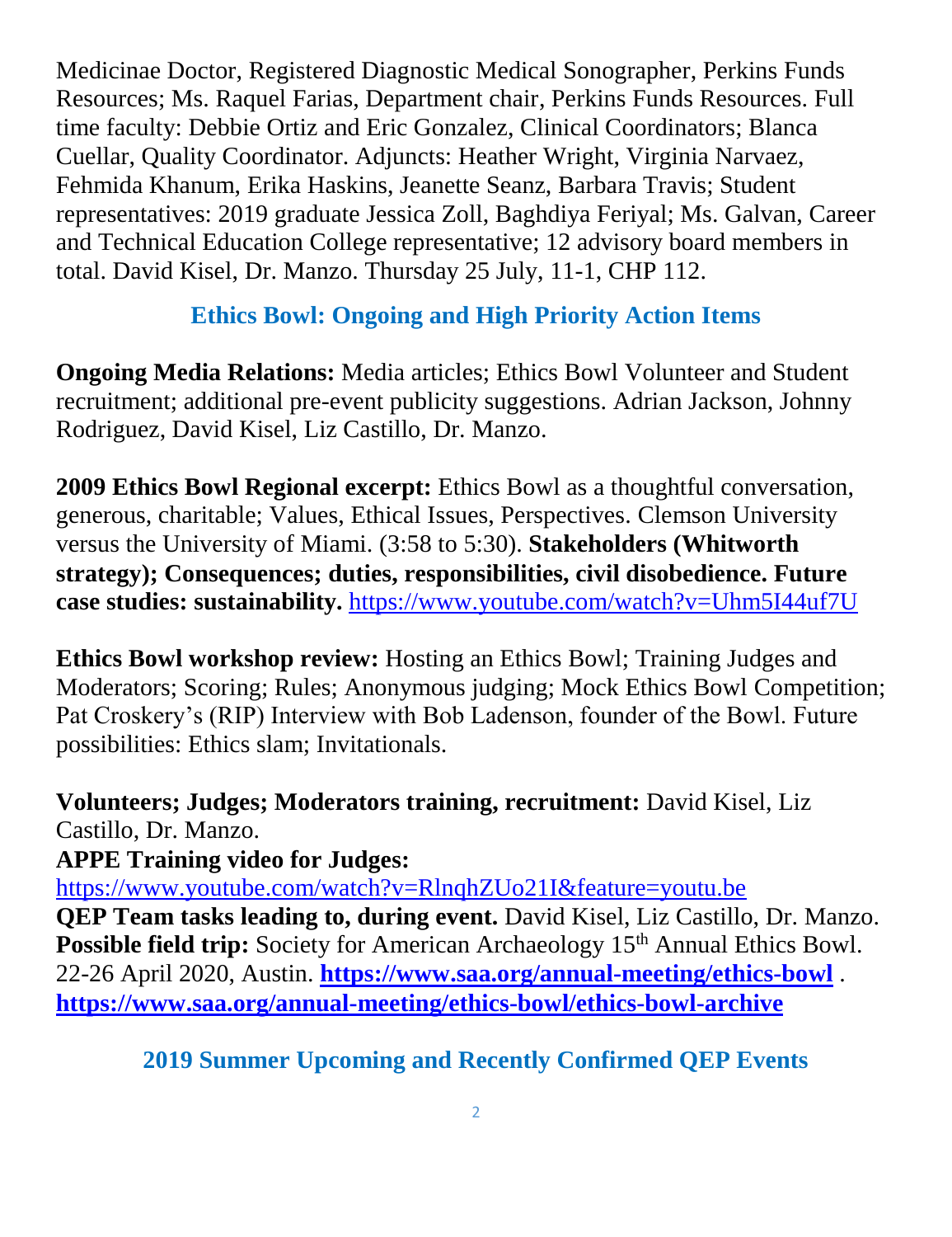**Faculty-Student Best Practices sharing:** Early College / Dual Credit High School (DC/ECHS) Faculty**.** Dr. Fenton, DC/ECHS Coordinator; Renita Mitchell, Mathematics Department Chair, David Kisel. Friday 2 August, 9-1, Turbon Student Center 219.

**Engage students in Ethical Decision-making learning opportunities / Faculty-Student Best Practices sharing:** SPC Early College High School Student and Faculty Assembly. 16 August, 9:30 am, Watson Fine Arts Auditorium.

# **2019-2020New Initiatives**

**Faculty-Student Best Practices sharing:** 1. Communications & Learning Faculty; 2. Social & Behavioral Sciences Faculty. Professional Development Week (to include DC/ECHS mentors; adjuncts), Saturday 17 August; 2. Follow-up during semester.

**Engage students in Ethical Decision-making learning opportunities** / **Faculty-Student Best Practices Sharing:** New and returning student Orientation, Early Childhood and Family Studies, Wednesday 28 August, 6 pm, CHP 137. **SPC Community-wide Ethical Decision-making awareness:** Information session, Early Childhood and Family Studies, Wednesday 16 October, 6 pm, CHP 137. **Spring 2020 Faculty-Student Best Practices sharing:** Communications & Learning Dept; 1. Professional Development Week (to include DC/ECHS mentors, adjuncts), Saturday 16 Jan; 2. Follow-up during semester.

# **2019 Fall Upcoming and Recently Confirmed QEP and Ethics Bowl Events**

**Faculty and Staff Professional Development:** Professional Development Week All-College Convocation, Saturday 17 August, 8 am, Watson Fine Arts Auditorium. **Faculty and Staff Professional Development:** Professional Development Week new Faculty training, Tuesday 20 August. 11:30-1, SLC 126.

**PSRI-I:** Friday 23 August to Friday 20 September;

**PSRI-II:** Monday 18 Nov to Friday 13 December; extended an additional week since Thanksgiving falls later this year.